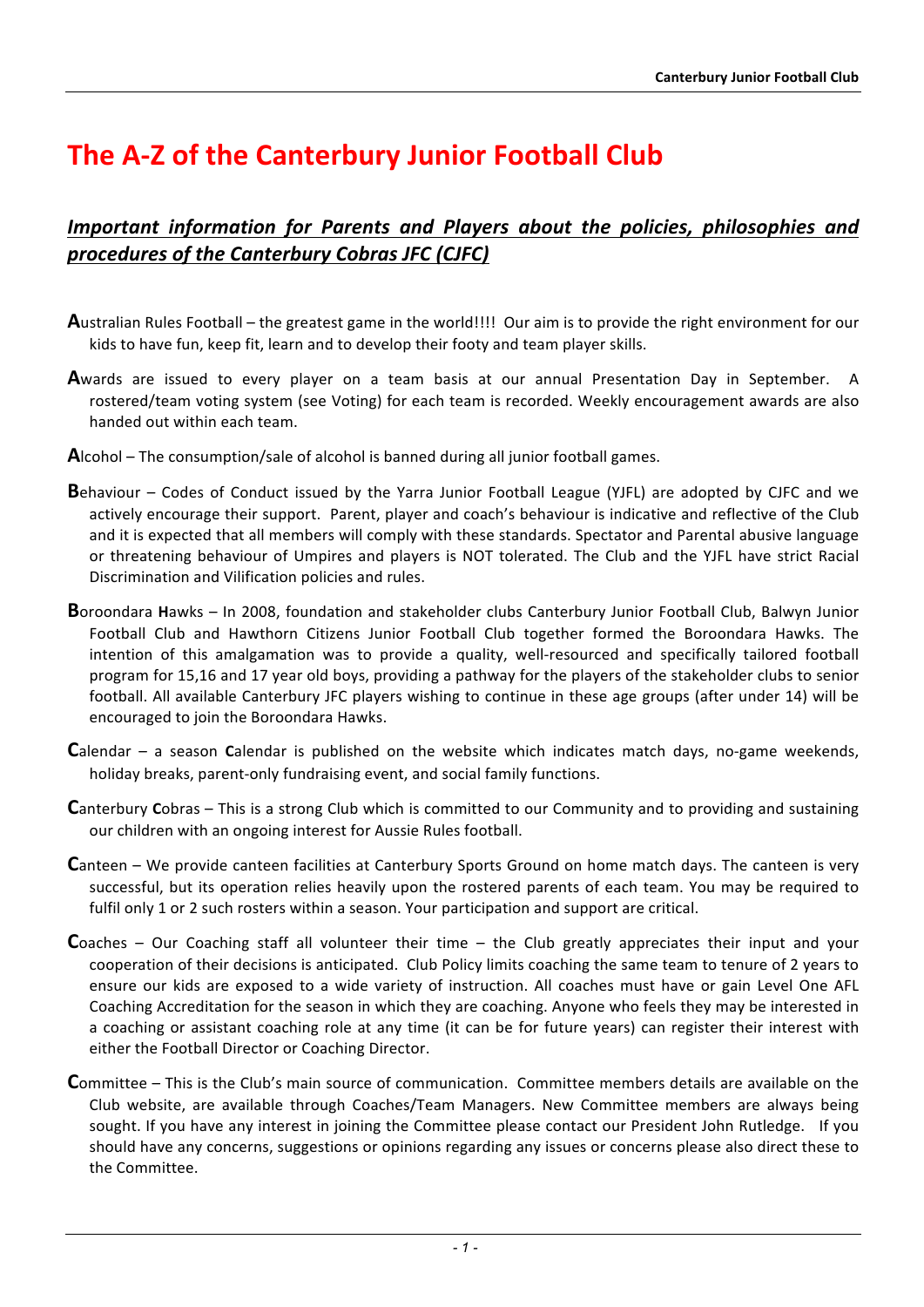- **D**irector of Coaching CJFC is committed to developing and implementing a quality junior football development program. This program focuses on developing and fostering player enjoyment, skill competency and the concept of Club and team. Our Director of Coaching, Peter Scott is charged with the responsibility to assist our Coaches implement the CJFC Development Program.
- Dissatisfaction If you are dissatisfied with any aspect of the Club, you are encouraged to voice your concerns to the Committee.
- **Director** of Football Paul Townsend is representing the CJFC as our Football Director for Season 2016. The Director of Football is responsible for all matters football within the Club and for the implementation of club football and participation policies.
- **D**evelopment The Canterbury Junior Football Club is committed to developing the skills of ALL players, thus enhancing enjoyment of playing our great game. To this end we have introduced a weekly Skills Development training session, run by experienced coaching staff. These sessions allow children to concentrate on developing particular skills as identified by their coaches.
- **E**mails The Club asks for your email address. This information will not be misused and your privacy will be ensured. Please assist the Club and your team manger by providing us with the means to use technology to its fullest advantage. Should your email address change please notify us immediately, it is a vital communication tool between you and the Club.
- **E**njoyment Remember that children are playing junior football for their enjoyment! Supportive and enthusiastic parenting is encouraged but sometimes needs to be capped. Coaches and parents should work together to achieve the most for their children and there must be honest and open communication.
- **E**quipment CJFC has gone to great expense in providing the correct and entire equipment needed for training and match days. Please look after and be respectful and accountable for this huge investment of Club funds.
- **First Aid:** In 2016 we will continue to provide First Aid to all of our Teams at our home ground (CSG) every week. This will ensure our players and opposition players playing at our home ground have highly trained First Aid professionals available in the event of any accident. Peace of mind for all parents.
- **Fixtures** Game times and locations are not advised by the YJFL until approximately 2 weeks before the first game – only the first four matches will be included in the initial fixtures. At the conclusion of Round 4, fixtures for rounds 5 through to 7 will then be received  $-$  generally not until the Tuesday after Round 4. Fixtures for rounds 8 through to 16 will then be distributed. Our Club website (www.canterburyjfc.com.au) is a great source for up to date information, including fixture changes, ground/venue locations and social functions.
- **F**undraising All junior sporting Clubs require funds other than those provided by subscriptions alone. Costs are in excess of \$100,000 per annum to provide facilities and equipment, fund insurance and pay required game and YJFL fees. Fundraising activities are required and need to be undertaken to maintain the quality, quantity and availability of equipment and facilities. We appreciate your support.
- Gordon Barnard Reserve This is the Club's second Home Ground and is located in Balwyn North, Melways reference 46 G4.
- **G**rading of Teams within the Canterbury Junior Football Club (CJFC) CJFC has a policy of not grading players until Under 13 and Under 14 levels. Grading will only occur where there is more than one team in the age group. The Director of Football and Director of Coaching will work with the coaches involved in the decision making, management and implementation process associated with grading.
- **G**rading of Teams within the Yarra Junior Football League (YJFL) The YJFL "Grade" each age group from Under 10 level. A "Gold" division side is otherwise known as Division One; a "Brown" division side is known as Division Two; "Green" is Division Three, "Blue" is Division Four, "Black" is division Five and "Red" Division Six. This grading is reflective of general standard, competence and ability, graduating from Gold Division down.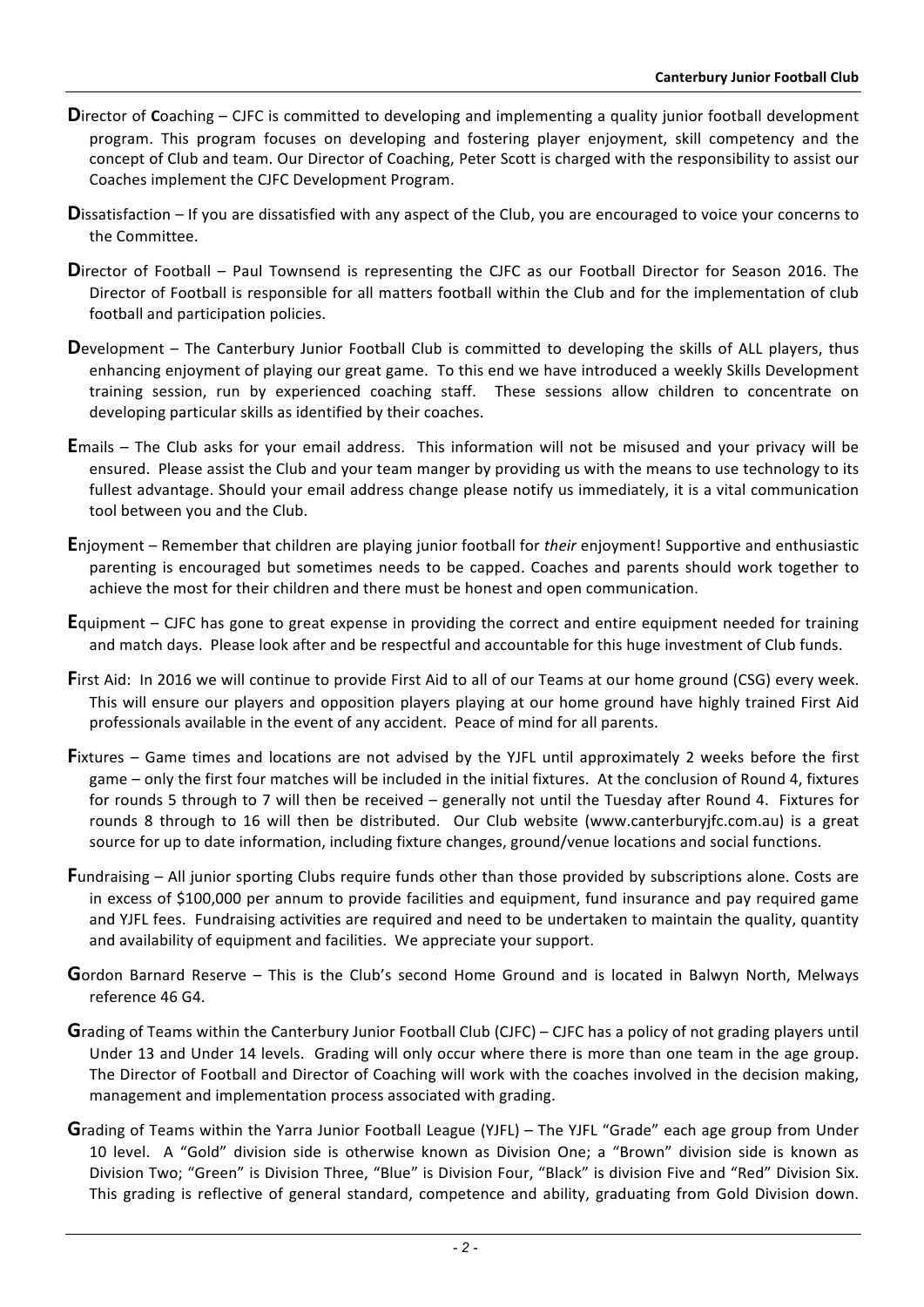The first four matches of the season for Under 10 upwards are "Grading Matches". These matches determine whether the team is in the correct "Grade". Parents are welcome and encouraged to discuss any issues with regard to the League grading policy with any member of our Committee.

Helmets – These are not compulsory at CJFC, however, should be considered as parental choice.

- **I**njuries and Insurance The Club has a procedure in place when a player is injured. A multi-part form should be completed and presented to the Committee. This form can also be used as record of injury in the case of an insurance claim. Insurance claims should be directed to your Team Manager or the Secretary. CJFC is a respondent to the insurance program instituted by YJFL. Details of the coverage are circulated to parents at the beginning of the Season.
- **Jumpers** CJFC has gone to great expense in providing jumpers for our members. Your care and return of these assets at the end of the season is greatly appreciated and **expected**. Please follow the instructions on the care and maintenance of this Club equipment.
- **L**iaison Communication with your child's coach, team manager and other members of the team is the main ingredient for the successful running of each particular team. Encourage these levels of communication for a smooth running season.
- **M**atch Reminders This is an automatic process whereby emails are sent out on a Thursday evening to each player with game information for the Sunday. The Club relies on your email address being correct and recorded for this system to be successful.
- **M**outhguards These are **compulsory**! The CJFC supports the YJFL Policy and complies with their policy regarding mouthguards – No mouthguard – No Play! Anyone who wishes to can have their children's mouthguards fitted through the Club by our sponsor "Sportsafe Australia". Alternatively, your dentist will be able to provide you with contact details for suppliers if they do not provide the service. Self-moulding varieties for most age groups are available from most sports stores or larger chemists.
- **New** Players The club welcomes new players wherever possible. Please encourage your children to talk to classmates, neighbours, relatives, etc as possible recruits, particularly for teams where numbers are low. For information in relation to new Registrations contact our Registrars, Tim and Bronwyn Phillips.
- **O**ranges for <sup>3</sup>/<sub>4</sub> time. Your Team Manager will include this in the Duty Roster. Do the right thing when your turn comes up.
- **P**athway The formation of the Boroondara Hawks provides a guaranteed pathway for our players from Tackers through to senior football. For years Junior Clubs in this geographic area have faced the uncertainty of whether they can field a side in each age group every year - the Canterbury Cobras can now be confident of offering a game of football to every child who wants one. For more information on the Boroondara Hawks please refer to our website and www.boroondarahawks.com.au
- **Pre-season training will be held in March. Details of grounds and times will be advised to you by your Coach or** Team Manager. Pre-season training generally will not be at Canterbury Sports Ground as the club does not have tenancy of that ground until April.
- **President** John Rutledge is our President this for Season 2016. John is very approachable, and encourages you to contact him if you have any concerns, criticisms or praises.
- **Privacy** The Committee ensures your privacy will be respected with regards to the Club database and email addresses.
- **Q**uintessential The quintessential thing for any club is for *all* members to contribute. Physical, moral and financial support from as many members as possible eases the burden for everyone and makes for a great environment to develop your children's character as well as sporting prowess.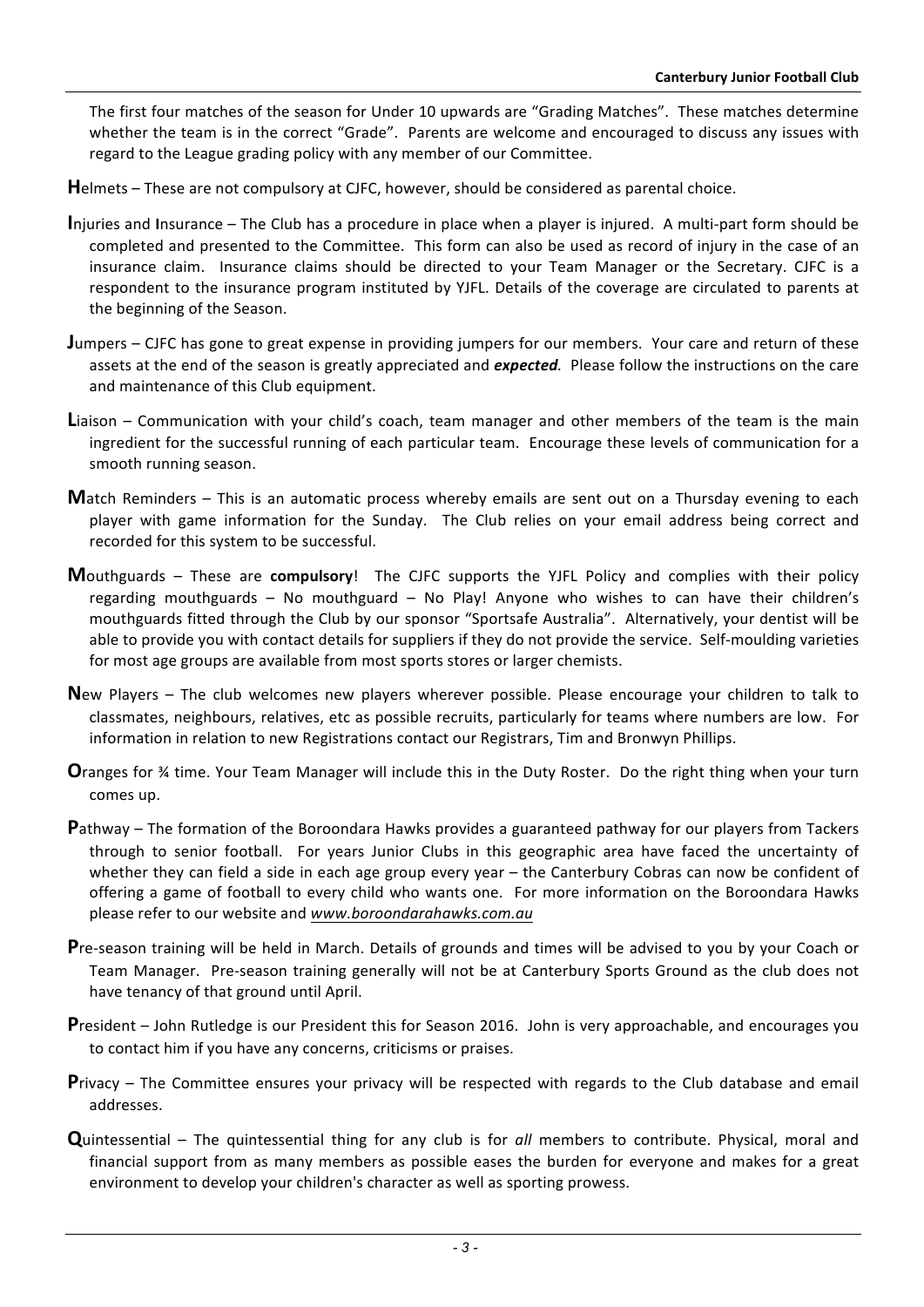- **R**acial and Religious Tolerance Policy CJFC is committed to this Policy introduced by Football Victoria and the Yarra Junior Football League. Racial vilification will not be tolerated by our Club.
- **Registrar:** Tim and Bronwyn Phillips are our Registrars for 2016. For all information on registering new players for the season please contact them directly.
- **R**osters Each week, depending on the team age group, Parents are required to volunteer as Goal Umpires, Boundary Umpires, Timekeepers, Umpire Escorts, Scoreboard Attendants, Canteen Assistants etc. Please remember games cannot be played without these positions being filled. The bottom line, should this occur, is that the kids will *NOT* get a game of football. Each Team Manager will prepare a roster of duties and it is expected that parents cooperate, participate and ensure they fulfil their obligations. This is critical and everyone doing their bit will make for a successful and smooth season.
- **S**ecretary Cathy Townsend is our Club Secretary for 2016. Cathy is responsible for overseeing the day to day operation of the Club. Cathy is the person who should be contacted in relation to any queries in relation to this document.
- **S**kills It is expected that all players will play in a team commensurate with their individual skill level.

**S**unday – **Sundays** are Match Days!!

- **S**ocial nights are also held on Sundays! (refer to Club Calendar) "Sunday Sippers" is their common name whereby one or two age groups are allocated an evening to "host". The Committee will organise adult drinks and food. The teams in charge of the evening simply organise a roster for the BBQ, Bar & Lolly Stall for the night. Dates have been set and although hosts have not yet been allocated, please reserve these nights for an easy Sunday dinner! Please refer to our website and observe notices which will be posted. These are great family nights, an opportunity for the parents in particular to get to know each other and get involved with the Club. Please note that the Club practices Responsible Serving of Alcohol at such events.
- **S**ponsorship Sponsors are important to our fundraising activities. We have sponsorship packages available, should you have any means to help in this regard, please contact Peter Jago.
- **S**quads Where there are more than one team in an Age Group, they train together as a squad. This is designed to encourage kids to get to know each other in their age group within the Club, despite what school they attend, and is intended to broaden their friendship base. It also provides the numbers to allow certain skill drills to be undertaken as well as maintaining team based activities.
- **Training** We are respectful of the time devoted by our coaches, hence the training night is always selected by him to accommodate his work and other commitments. We are limited to the times that are available as the Canterbury Senior Footy Club has tenancy of Canterbury Sports Ground from 6.30 pm on Tuesday and Thursdays. Training sessions are limited to once per week and a maximum of  $1\frac{1}{2}$  hours. We believe this is long enough for children as well as the time limitations in accommodating all of our teams on the ground. Gordon Barnard Reserve may also used as a training facility on some nights. Your coach or team manager will confirm training arrangements once the ground roster has been completed.
- **T**eam Managers Each team requires a volunteer who will essentially run that team. The Team Manager duties include preparation of rosters for duties, responsible accurate completion of match day paperwork, preparation (or delegation) of match reports for the website and recording games played for each player. This is a very important role and we do expect all parents of the team to cooperate with and assist the Team Manager with his/her role to ensure the smooth running of the team.
- Team Placement -The Football department allocates children to teams each year according to age groups. Please refer to our policy document on Team Selection which is available our website.
- **U**niform As mentioned previously, the Club provides a Cobra jumper for each team member. Each player will need footy shorts (Red for home games, and White for away games), as well as long red footy socks, socks and